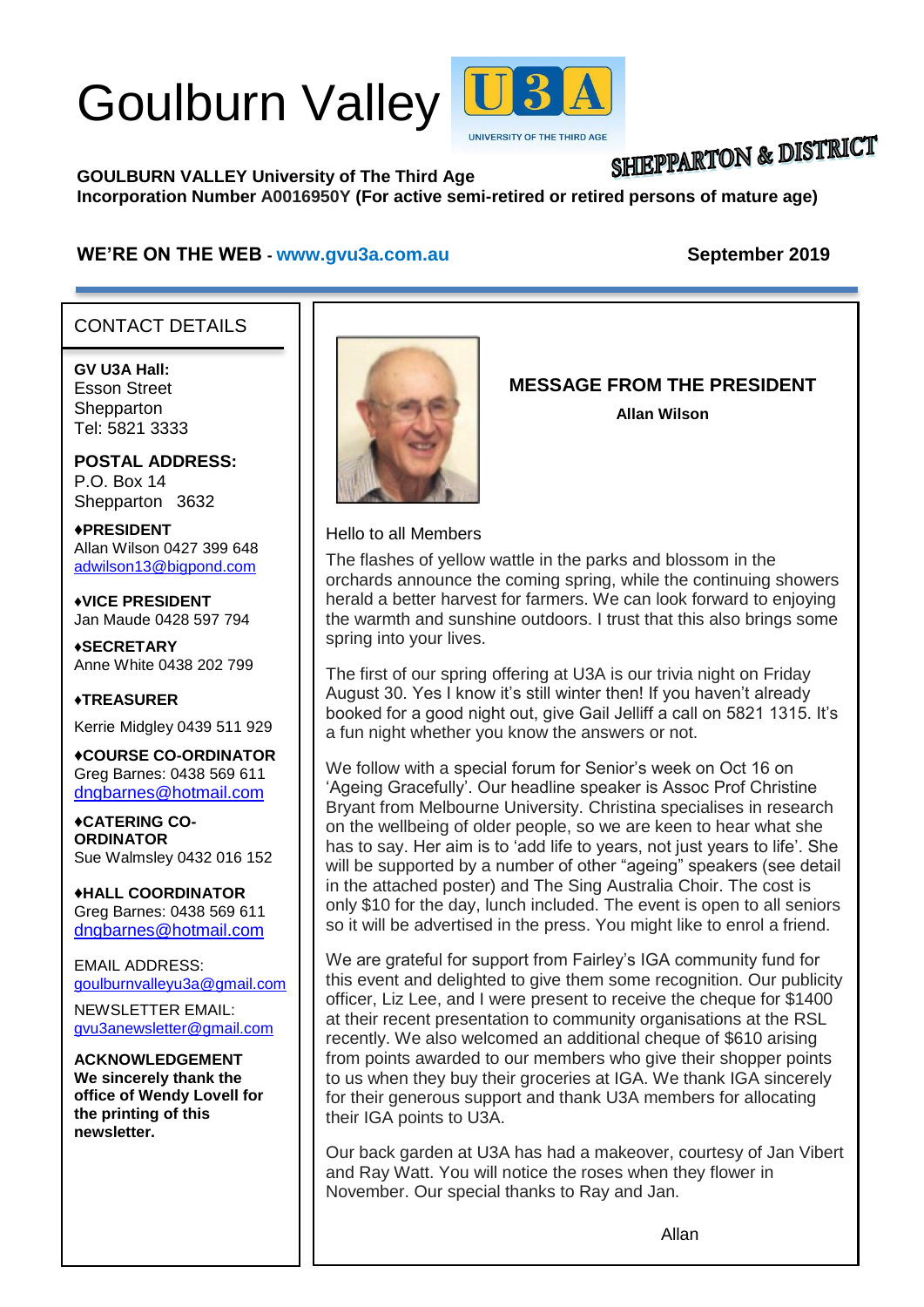## **GUEST SPEAKER**

The social morning in August, included an address by Congolese refugee **Gideon Nyangela,** who spoke about his journey from the Congo to living in Shepparton. Gideon was a Primary school teacher in French speaking Congo for over 20 years before fleeing with his wife and young children from war to refugee camps in neighbouring countries. After many years there they were selected by the UNHCR officials to come to Australia. They were very scared of flying but were shepherded through Dubai and on to Melbourne. Gideon did not know about their Shepparton destination until arrival, but now lives here happily with his wife and 4 of their children. Gideon said "*The biggest problem is language.*" He himself speaks 10 languages from the countries



surrounding the Congo. But English is the difficult one for all new arrivals, especially for those who have never been to school before. They present a special challenge to TAFE and other people teaching them the language skills that they need to survive here. Gideon is pictured here with Allan, holding one of the Social morning special pieces of pumpkin donated by Ray Watt.

**John Sciacca**, the McGuire Campus Principal for the new Shepparton High School will be our guest speaker at our Social morning on the first Tuesday of September starting 10am. This is an information session for our members. There will be an opportunity to ask questions, but note that it is not a debate. Come and enjoy a delicious morning tea and catch up with other members of U3A.

## **SOCRATES CAFÉ**

Greg Barnes will lead/initiate a discussion at the next Socrates Café asking "Where does your self worth come from?"

Socrates Café is a philosophical discussion where the asking the question to the correct question is as equally important as arriving at what might be considered an appropriate answer. Consideration of Greg's question starts at 10am on Monday, August 26 - come along, join us for a conversation that might help you understand yourself just as much of the thought processes of others.

Socrates Café operates on a Chatham House rules basis, in other words, what is said at Socrates Café stays at Socrates Café

Questions about the program should be directed to the course leader, Robert McLean at either email: [r.mclean7@icloud.com](mailto:r.mclean7@icloud.com) or mobile: 0400 502 199.

## **HISTORICAL STUDIES**

#### **MONDAY SEPTEMBER 9, 10am U3A Hall**

Greg Barnes will continue his maritime history by discussing the explorers Abel Tasman. William Dampier and James Cook. Greg will also give a history of maritime vessels and discuss the calculations of the Transit of Venus.

John Dainton ph. 58213881 or mob.0417 549 502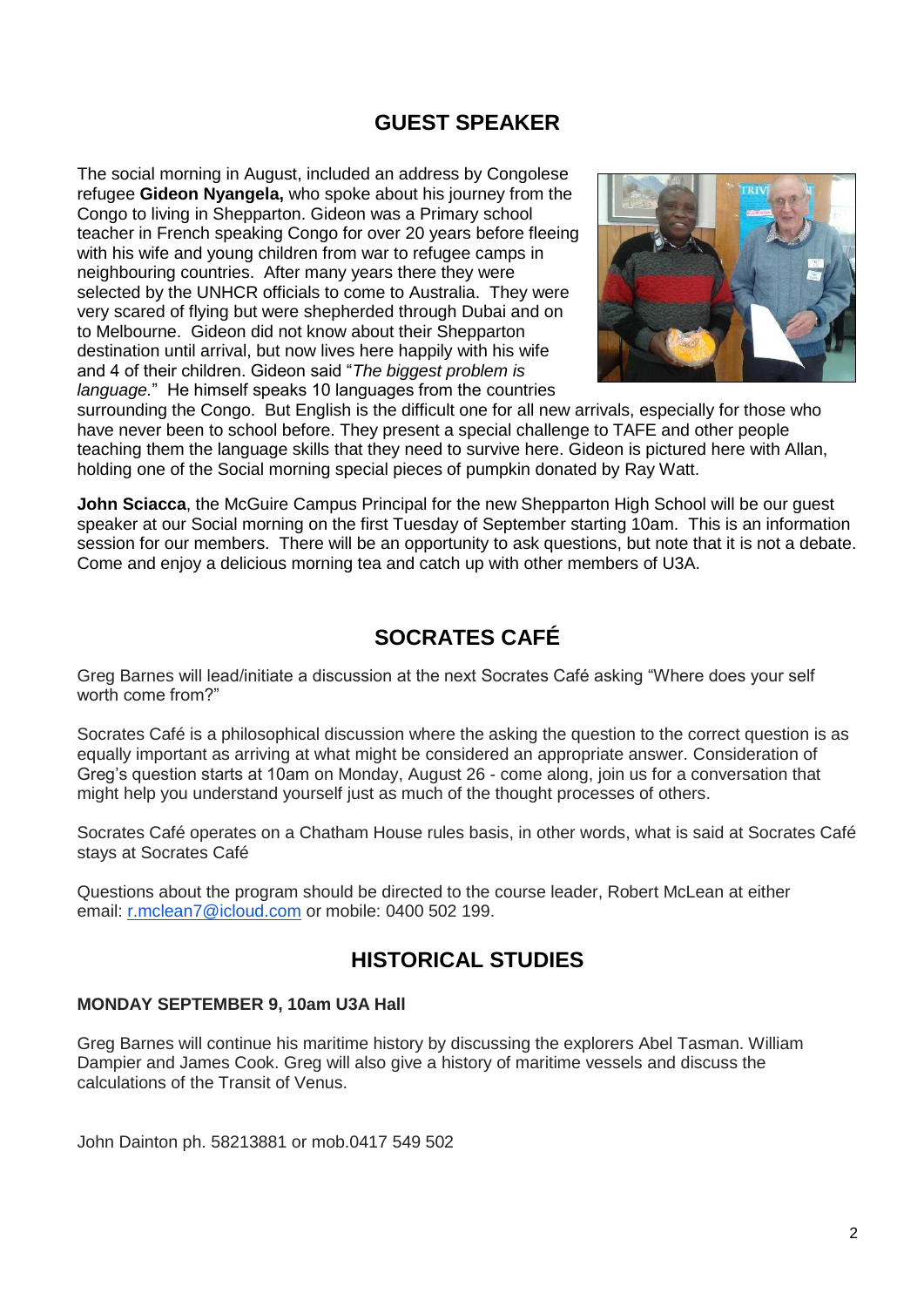## **NATURAL RESOURCES & REGIONAL DEVELOPMENT**

#### **FRIDAY SEPTEMBER 6,10am U3A Hall**

**GUEST SPEAKER;** Ann Telford, General Manager Customer & Stakeholders, Goulburn Murray Water

**SUBJECT;** GMW is changing the way it engages with customers. Ann will talk about what's involved in producing a Water Corporation price submission, how GMW has consulted with customers and what's been the effect that this has had on its draft price submission.

#### **FRIDAY SEPTEMBER 13, 10am U3A Hall**

**GUEST SPEAKER;** Carrie Donaldson, Sense of Place Consulting

**SUBJECT**; Tourism in the Goulburn Valley

#### **FRIDAY OCTOBER 11**

#### **KANYAPALLA BASIN / LOWER GOULBURN DAY TRIP**

Departs Ford's Bus Depot Telford Drive Shepparton 9am returns approx. 5pm

Morning tea Koyuga Hall

Pizza lunch and wine tasting at Cape Horn Winery included in the cost

Afternoon tea Nathalia and will finish the day at Loch Garry

#### **Cost \$50**

John Dainton ph. 5821 3881 or mob 0417 549 502

## **UKULELE CLASSES**

John Canty is doing a great job and the classes seem to be going very well. He will keep the current "format" if we all are happy with this and he believes that he can handle only 4 or 5 more students from Session 7 to Session 12.

**N.B.** On Monday 09/09/19 at 12.15 pm the class will be **only for five (5) new members i.e.** Enid, 2x Janice G friends and 2 others.

Cheryl is keen for more practice classes and so will ask if anyone is interested at the next session. We will be able to use the computer and data projector for these classes.

So the plan is: **Session 4 - 19/08/19** and **Session 5 - 26/08/19**: to have learnt chords C, F, G, G7, C7, D, Dm, D7, A, Am, Em and to have listened to and tried to play Blues for ukuleles, Jonny B Good, Aloha Oe **Session 6- 2/09/19**: General review **Session 7- 9/09/19**: Class only for new (5) members, Enid, 2x Janice G friends and 2 others. **Session 8- 16/09/19**: Resume classes with the whole group. Session 9- 23/09/19 Session 10- 30/09/19 Session 11- 7/10/19 Session 12- 14/10/19 (Review)

Contact: Greg Barnes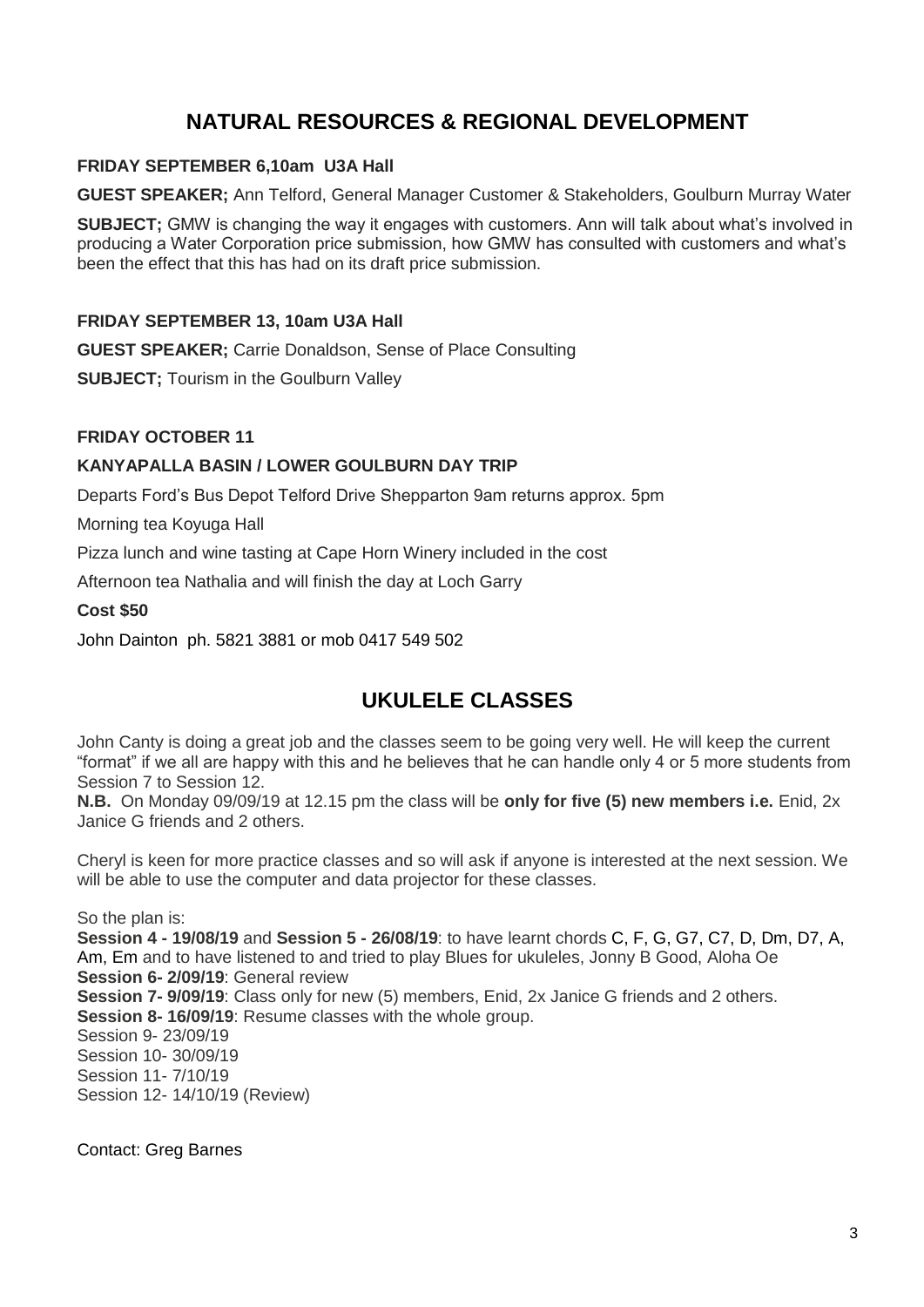## **INDUSTRY TOURS**

The next visit will be to "Trevaskis Engineering" in Tatura on Thursday 12th September at 10.30 am. The company is celebrating 60 years of Engineering and Design, Laser Cutting, Sheet Metal Processing, Welding and Fabrication. General Manager Michael Mason will be happy to show us how it is all done.

Please add your name to the list in the foyer. And wear closed shoes on the day. (There is no need for closed shoes when you add your name, but you can wear them if you like!). A bus will depart from Ford's Telford Drive Depot at 10.00 am sharp and will return at approx 12.30 pm. \$15.00 pp. Pay on the day. Exact cash would be appreciated. This our first foray into "Industry" for a while. We have been visiting "Service" establishments recently. It promises to be a very interesting visit.

John Hetherington. [mrjfh@me.com](mailto:mrjfh@me.com) 0419 319 339

## **MONDAY LUNCH GROUP**

The group will meet at The RSL on Monday 2nd September followed by The Peppermill Hotel on 9th September. Then on the 16th September we will meet at La Porchetta followed by The Vic Hotel on the 23rd and finally on the 30th we will be at Bill and Beats in Mooroopna. If you need a ride for the 30th please be at the U3A carpark at 20 to 12 and we'll give you a ride to Mooroopna. All members are invited to join the group.

Please ring Gail on 5821 1315 if you would like any information.

## **BIRD WATCHING**

Our September 18 outing will be at Rushworth State Forest and Doctors Swamp. This is an all day event so bring your lunch and chair etc. We will be entering the forest from Murchison.

Please meet at the U3A hall for a 9am departure, further information contact Don Roberts 5825 2404 M 0448 889 224 or Marg Clarke 0429350875.

The July outing was at Cussen Park Tatura where we observed 31 species some of which were; Bluefaced Honeyeater, Musk Lorikeet, Little Grassbird, Little Lorikeet, Australasian Grebe, Grey Shrike-Thrush, Pied Currawong, Grey and Chestnut Teal, Dusky Moorhen and Pacific Black Duck.

## **SCIENCE MATTERS**

#### **Monday Sept 16 at 1.30: John Bush: How Good are Volcanoes?**

Are volcanoes important, or are they just pimples on the Earth's crust? Find out where to find them and what they do.

Please note that Nigel's Chemistry in the Marketplace, normally scheduled for Monday Sept 2 will not be presented this month.

#### **Contact**: Allan Wilson 5822 1474

## **NORTH EAST REGION MEETING**

On the 17th of September there will be the North East Regional meeting held in Seymour. This meeting can have representatives of 17 U3As from the NE area attending. There will be guest speakers, each U3A will tell of their problems and achievements and U3A network will tell us about the way they see the future for U3As. If you wish to come let me know by the 3rd of September.

Greg Barnes (mob. 0438 569 611) email: [dngbarnes@hotmail.com](mailto:dngbarnes@hotmail.com)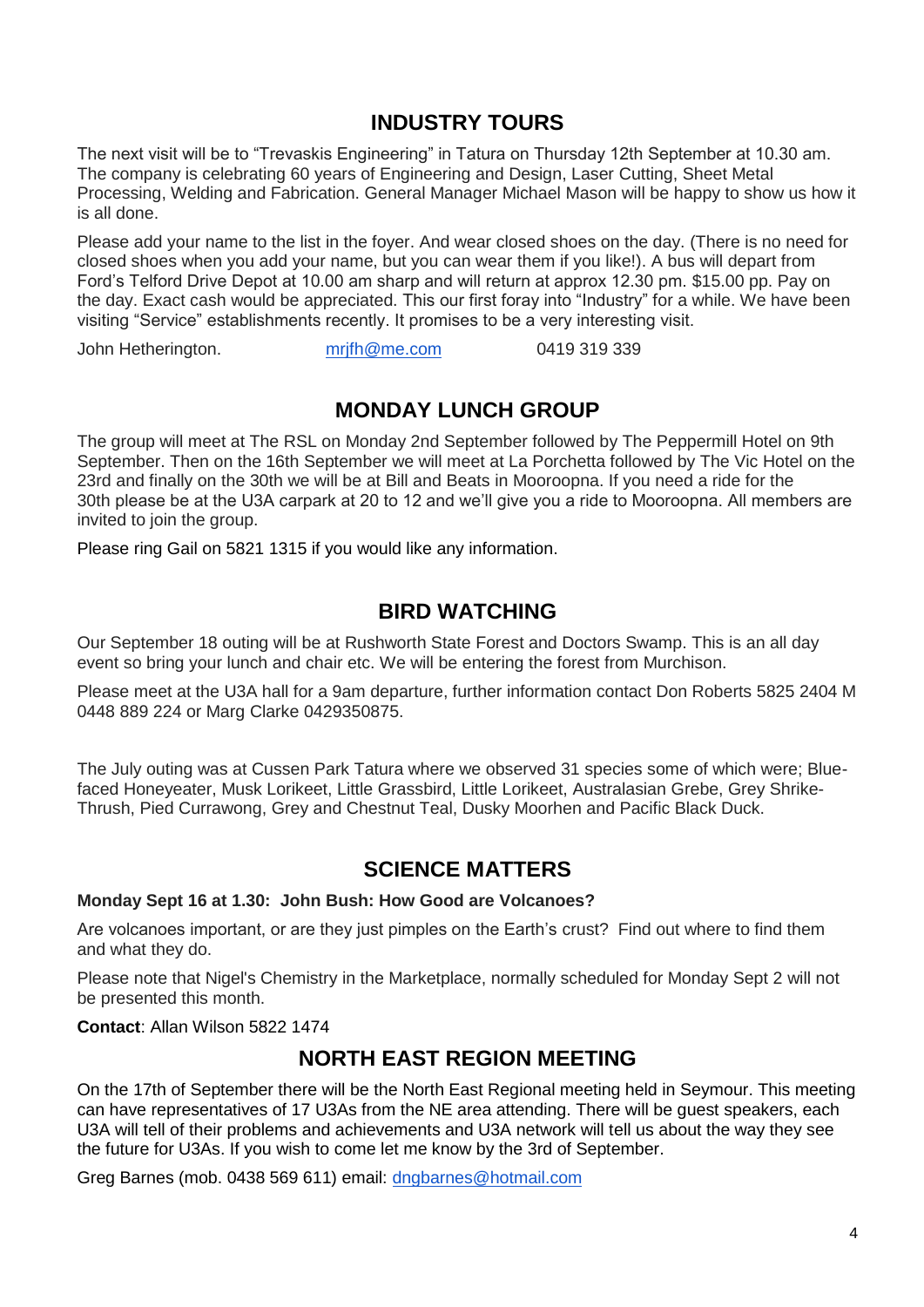## **WRITING4PLEASURE**

At our July meeting, members were entertained by guest speaker John Kriesfeld, editor of the Tatura Bulletin. As well as talking about his writing experiences, he brought along a couple of his books and a collection of his short stories. Everyone enjoyed listening to John. Members also read out an interesting and varied collection of stories they had written.

We meet at **1 to 3.30 pm o**n the **Third Thursday** of each month,

#### **Venue** - **Shepparton Library meeting room**.

A small donation of \$2.00 per meeting will continue and go towards the cost of printing our end of year book. Each month a different member of our group, provides **two topics** for us to write approximately **500** words.

**Topics for SEPTEMBER - TURN THE PAGE**

**- LOOKING BACK**

**Word for SEPTEMBER - PHAZED / FAZED**

**QUOTE for the month:** *- "I went for years not finishing anything, because of course when you finish something, you can be judged." – ERICA JONG*

**CONTACT:** Lyn Austin. **Phone** - **0468 312 602**

#### **WALK AND TALK**

**On Wednesday September 11**, we will walk the Springtime Wildflower Walk in the Killawarra Forest in the Western part of the Ovens Warby National Park.

Please meet at the U3A Car park at 8.45 for a 9am start in shared transport. Bring your morning tea and lunch and drinks. Wear suitable footwear and clothing for the weather conditions and bring water to carry. A hiking stick may be of some use if there are some damp places. New members will be very welcome. This is not a difficult walk.

Our August walk included walking up Balmattum Hill just out of Euroa on a cool day. Thanks to Marg Clarke for organising this pleasant day out for us. Below are Marg's photos of those who managed to reach the top and the view they enjoyed looking back over Euroa and the hills.

Christine Wilson 5822 1474 0428 399 648